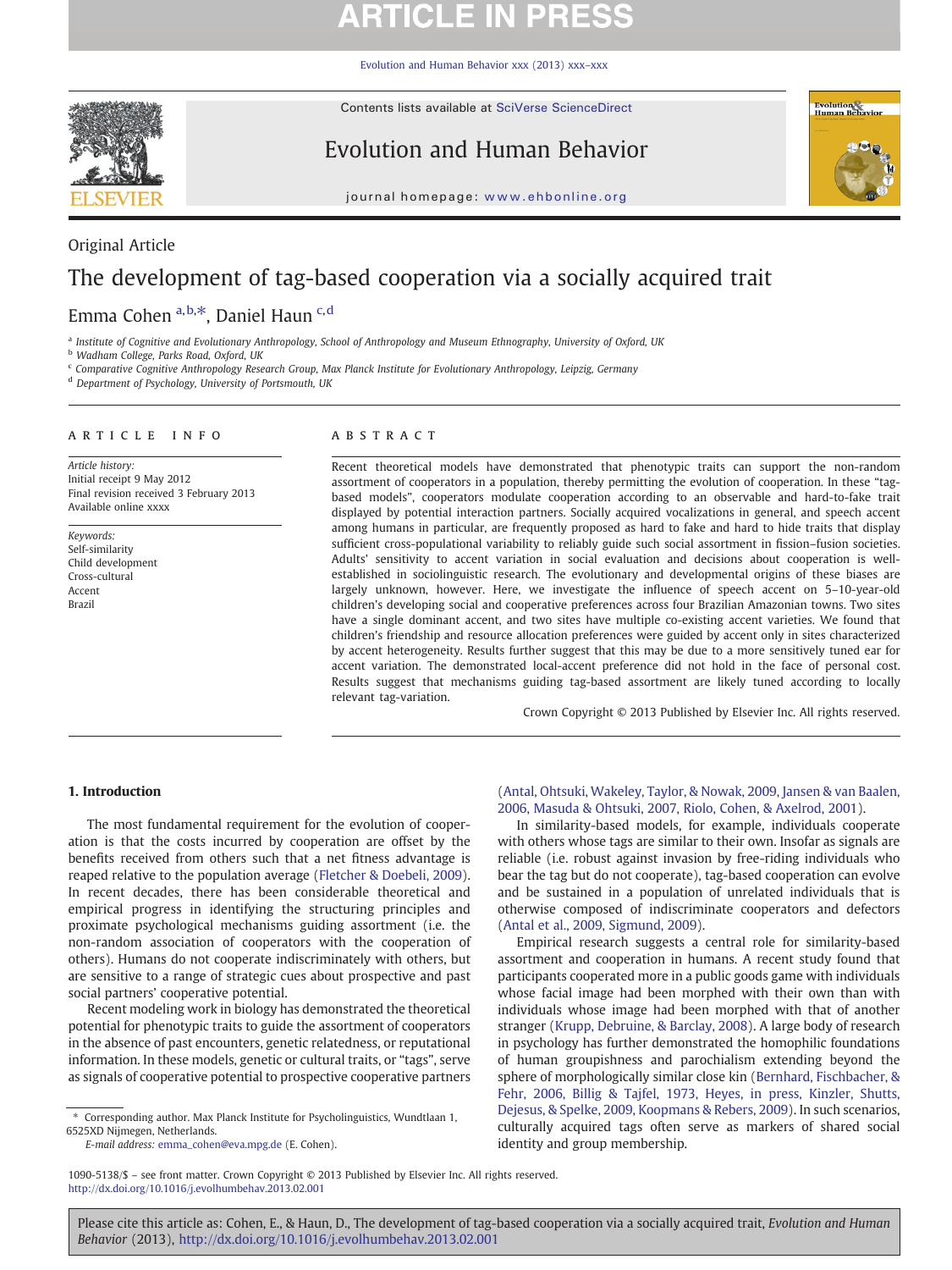Recently, some researchers have suggested that not all culturally acquired traits are created equally. Some traits, such as language and accent, are harder to fake than others and appear particularly wellsuited as guides to phenotypic assortment [\(Bernhard et al., 2006,](#page-5-0) [Irwin, 1987, Kinzler et al., 2009, Nettle & Dunbar, 1997, Roberts, 2008,](#page-5-0) [Sigmund & Nowak, 2001, Tooby & Cosmides, 1989, Traulsen, 2008](#page-5-0)). Decades of sociolinguistic research have shown how accent, dialect, and language background powerfully guide evaluations and preferences in social interaction (e.g. [Giles, 1977, Labov, 2001\)](#page-5-0). Accent permits placement of individuals both geographically and in terms of social status, and strongly influences social perception and decisions about affiliation and potential for cooperation (e.g., [\(Trudgill, 2000](#page-5-0)). Preferential interaction with local, native-accented speakers over foreign-accented speakers emerges early in child development ([Kinzler, Corriveau, & Harris, 2011, Kinzler, Dupoux, & Spelke, 2007](#page-5-0)) and accent appears to trump other salient cues to identity in children's social preferences — US 5-year-old children prioritized accent over race when choosing a friend ([Kinzler et al., 2009](#page-5-0)). Children are also sensitive to linguistically marked status differences. A recent study found that multilingual South African children who attended Englishspeaking schools preferred speakers of English over speakers of their native Xhosa, a relatively much lower-status language ([Kinzler,](#page-5-0) [Shutts, & Spelke, 2012](#page-5-0)). Accent thus appears to guide social assortment along at least two potentially fitness-relevant dimensions from early in development, reliably marking individuals in terms of similarity and status.

These findings have motivated broad claims about the evolutionary importance of accent as an assortative guide in affiliation and cooperation [\(Cohen, in press\)](#page-5-0). The apparent priority of accent over other salient markers of social identity so early in development has prompted the proposal that "accent is a privileged guide to cultural learning" and that "social preferences and reasoning based on accent may have origins in cognitive evolution"; specifically, "cognitive evolution may have favored attention to accent over other social variables (e.g., race) that would not likely have differed across neighboring groups in ancient societies" [\(Kinzler et al., 2011](#page-5-0)).

Several important empirical questions remain, however. First, to what extent do US children from monolingual families represent the broad human population (cross-culturally and for most of its history)? Two pieces of evidence warrant pause for thought. In systematic cross-cultural research across a wide range of behavioral and psychological domains, participants from Western populations (including the US), show up as outliers relative to the wider sample ([Henrich, Heine, & Norenzayan, 2010](#page-5-0)). The reasons for this are manifold and they vary according to the focus of investigation. In the case of sensitivity to linguistic variation, there is specific reason to assume that negligible exposure to linguistic varieties is indeed anomalous in the context of world cultures and human history. Migration, mobility, inter-group exchange, and exogamy are pervasive and ancient features of human society — most human communities are multilingual (or speak multiple dialects) and monolingualism is a relatively recent phenomenon ([Lieberson,](#page-5-0) [1981\)](#page-5-0). Perhaps the accent-guided social preferences of children from linguistic contexts characterized by regular exposure to diverse regional accents, dialects, or languages would be weaker or stronger than in largely monolingual populations, such as the US sample.

Second, a further question arises concerning the accent contrasts used. Arguably, second-language foreign-accented speech is not the most relevant contrast for an investigation of perceivers' responses to natural linguistic variations in the local population. Subtle regional variations potentially generate more or less striking effects in social preference (e.g., depending on acoustic distance between sounds, social relevance and familiarity, etc.). The use of second-language speakers further raises the possibility that perceiver preferences are driven by features of speech that have little to do with accent per se but rather with subtle cues to linguistic command or confidence generally. Contrasts using first-language, regional variations are needed to ascertain the importance of specifically accent variation as a guide to social preference.

Finally, is accent-guided social preference exhibited in measures of (costly) cooperation? Although choices about friendship alliances may be indicative of preferential willingness to cooperate, this inference has not been directly tested using standard measures of cooperation.

The present research sought to establish the empirical value of tagbased models in human cooperation and to address the above questions through an investigation of the role of accent in early developing cooperative behavior. We measured accent-guided friendship and cooperative preferences in 5–10 year old children in 4 Brazilian Amazonian towns (in Pará [PA] and Mato Grosso [MT] states). Two towns have a single dominant accent (Cachoeira do Ararí, PA; Jauru, MT) and two towns are characterized by accent diversity (Ulianópolis, PA; Canarana, MT). The multi-accent towns are relatively new towns, having been established from the 1960s partly through government incentives offered to prospective migrant landowners across the country. The towns continue to attract newcomers, maintaining accent variation through the generations. Local-accented speech varieties from each town were contrasted with unfamiliar, regional accented speech from Madeira (European Portuguese). European Portuguese was selected for its marked contrast with the Brazilian varieties as determined through phonetic comparison in prior work ([Segura da Cruz & Saramago, 1999\)](#page-5-0). To avoid potential familiarity effects from standard European varieties, we used Madeiran Portuguese. Along with the Azores, Madeiran pronunciation reportedly differs most from the standard European accent. In a second study with a different group of age-matched participants, we assessed ability to discriminate between the two stimulus accents.

### 2. Methods

### 2.1. Study 1

### 2.1.1. Participants

479 children, aged 5–10, participated within state schools across the four sites (Cachoeira: 93, 39 males; Ulianópolis: 130, 62 males; Canarana: 120, 65 males; Jauru: 123, 67 males).

### 2.1.2. Materials and design

Participants were presented individually with 3 counterbalanced sharing trials and a final friendship trial. In each trial, participants made a forced choice between 2 individuals (presented as still images of identical puppets on a computer screen). One individual spoke with a native local accent (or, in the case of multi-accent towns, with the accent that matched that of the participant) and the other individual spoke, using the same statements, with a native Madeiran accent. Speech samples were pre-recorded with 10–11 yr-old children from each accent. The study was conducted by a native Brazilian female assistant from Belém, the capital city of the state of Pará.

The three sharing trials varied as follows;

- in the Equal trial, participants had the option of gaining a sweet and giving one sweet to either the local-accented individual (hereafter "Local") or the other-accented individual ("Other").
- in the Costly trial, participants chose between gaining one sweet and giving one to Local or gaining two sweets and giving one to Other.
- in the Unequal trial, participants had the option of gaining one sweet and either giving one sweet to Local or giving two sweets to Other.

In the final friendship trial, participants chose the puppet they would prefer as a friend. Though the same puppets and phrases were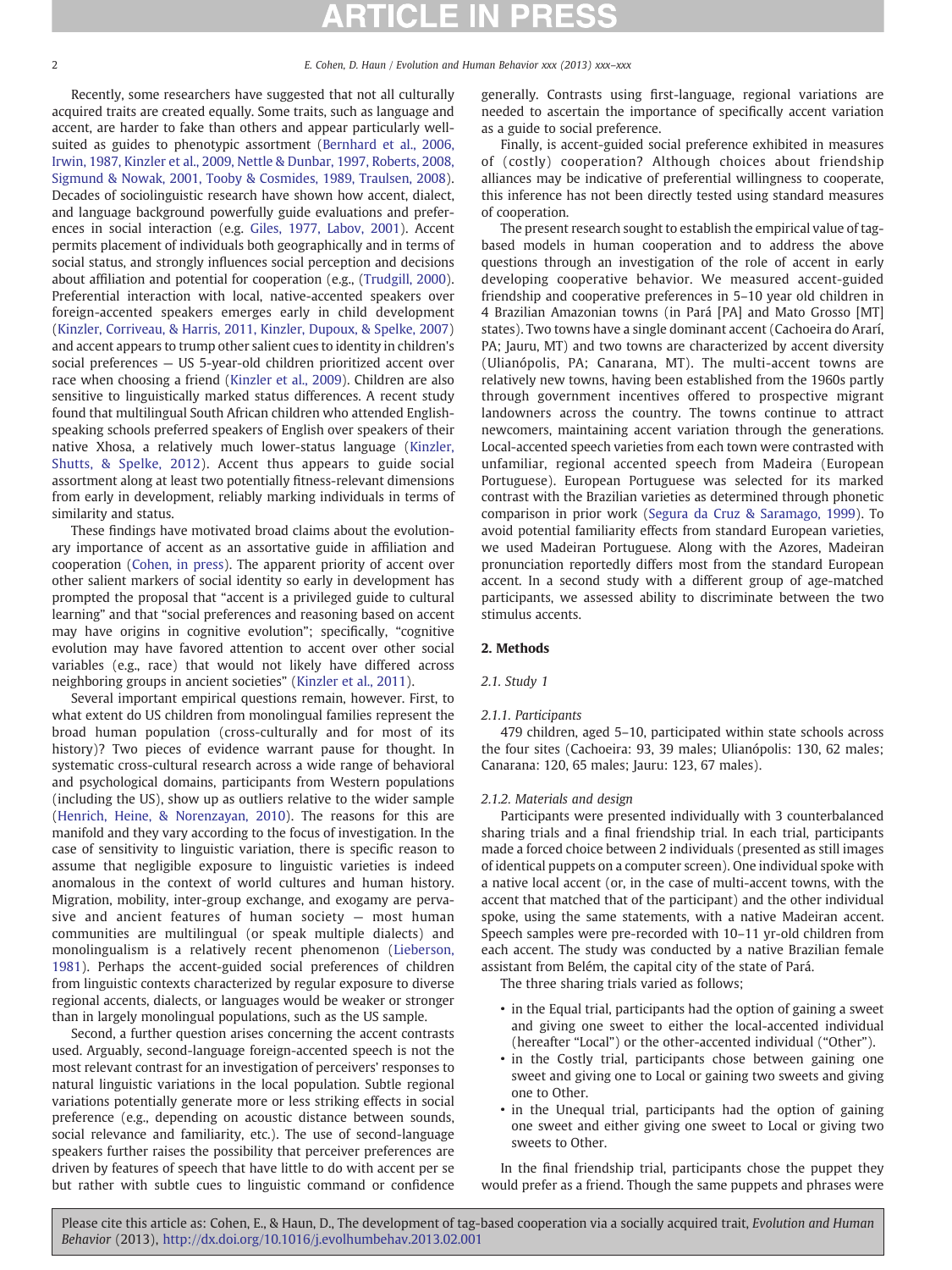E. Cohen, D. Haun / Evolution and Human Behavior xxx (2013) xxx–xxx 3

<span id="page-2-0"></span>

Fig. 1. Sample stimulus slide showing puppet on the right hand side speaking. Side of accent (Local or Madeiran Portuguese) and speaker order were counterbalanced across trials.

used across the three sharing trials, participants were informed at the start of each round that each puppet was a new individual. Phrases were presented counterbalanced for order and side (Figs. 1–3; see also Electronic Supplementary Material, available on the journal's Web site at [www.ehbonline.org](http://www.ehbonline.org)).

Puppets wore different colored t-shirts across rounds to emphasize the new identities. One methodological concern was that the novelty of this kind of task for our young rural Amazonian participants might have interfered with attention, distracting them from this instruction and from the game instructions generally. To assess attention and understanding we included a final question asking how many individuals had been presented (or, the children "had met") overall. Data from children who answered any number greater than four were retained for analysis (correct response: eight). This cut-off was established prior to analysis as the minimum expected response from a participant who had paid attention and understood that puppets across the sharing rounds were different individuals (although identical in appearance but for the t-shirt colours). A new pair of puppets was used in the final friendship round. An answer of five or more would therefore suggest that participants had accounted for the two puppets from the friendship trial and more than two puppets from the sharing trials. Insisting on a score of eight would have been over-conservative, especially for our younger participants, and was not necessary for the purposes of testing basic attention and understanding. For reference, we include pre-exclusion results alongside the main sub-set (post exclusion) analyses.

### 2.1.3. Results

28 out of 479 children were eliminated from analysis due to difficulty following the task instructions, experimenter error (in the









Fig. 3. Set-up and procedure. Plate A: A typical lab set-up (Cachoeira do Ararí). Plate B: Participants sat facing the laptop screen displaying two identical, but accentcontrasted, puppets. The cardboard trays displayed the resource allocation options for each round. The experimenter, who sat either to the child's right or left, presented the resource allocation options by placing sweets on the arrows. Participants indicated their preference by pulling toward them the tray displaying their preferred distribution.

placement of sweets), and general distractions and disruptions (from thunderstorms that made it impossible for the participant to hear the stimuli to interfering passersby, including wildlife); a further 145



Fig. 4. Percentage preference for Local in Equal, Costly, Unequal, and Friendship trials (ages and sites collapsed).

Please cite this article as: Cohen, E., & Haun, D., The development of tag-based cooperation via a socially acquired trait, Evolution and Human Behavior (2013), <http://dx.doi.org/10.1016/j.evolhumbehav.2013.02.001>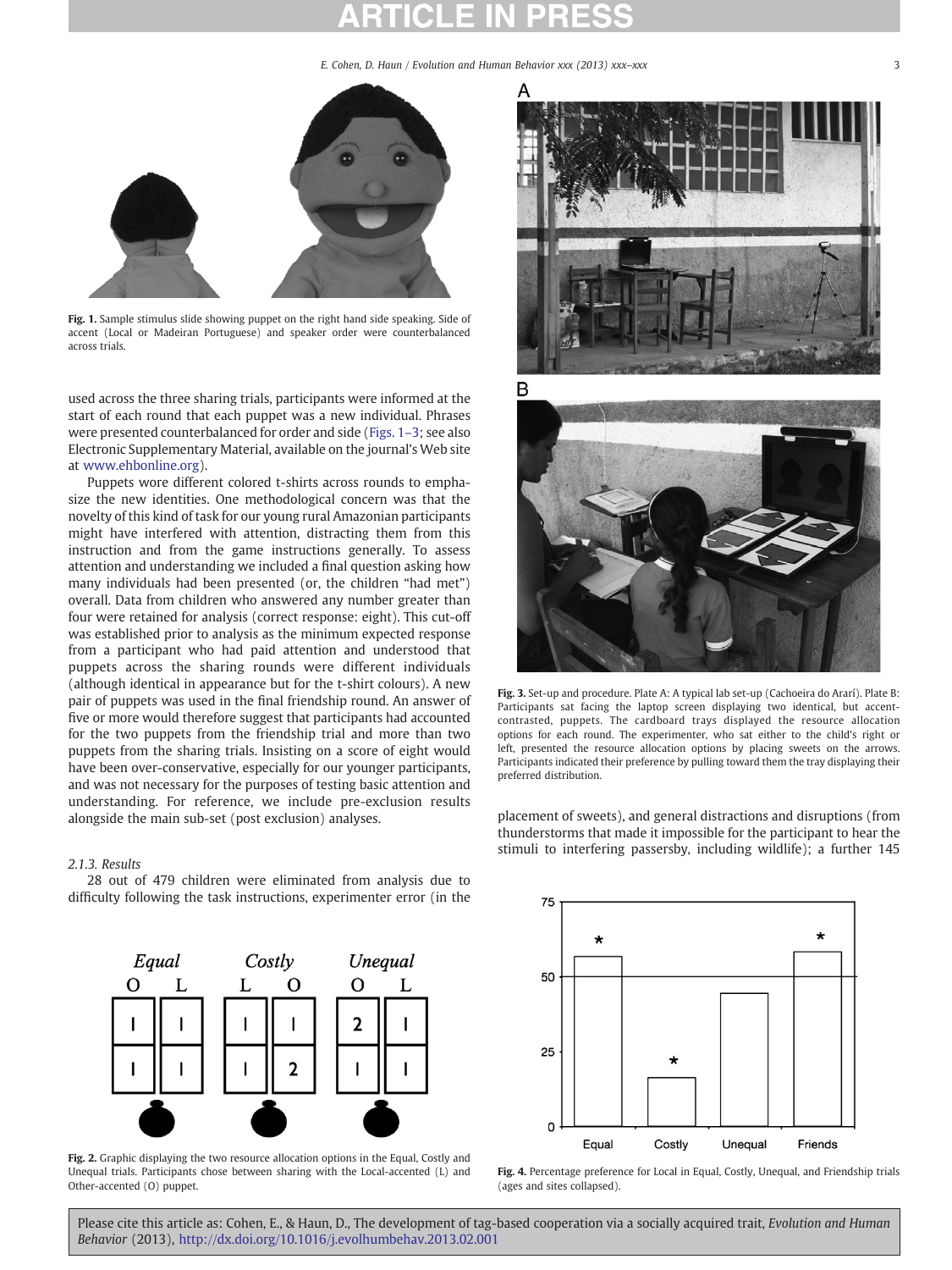4 E. Cohen, D. Haun / Evolution and Human Behavior xxx (2013) xxx–xxx



Fig. 5. Local sharing and friendship preferences by age. Panel 1: Percentage Local preference by Age Group for the Equal sharing trial. Panel 2: Percentage Local preference by Age Group for the Friendship Trial.

participants answered four or less to the control question about the number of individuals presented, and 20 participants gave no response or an uncodable response (e.g. "don't know"). The final analysis includes the results from 286 children across the four sites<sup>1</sup> (pre-exclusion, henceforth "PE",  $n=451$ ).

In the Equal trial, there was a significant preference for Local among the reduced sample (57%,  $p = .021$ , 1-sample binomial test; PE: 53%,  $p = .221$ ), suggesting an accent-guided cooperative preference ([Fig. 4](#page-2-0)). When a cost was introduced, however, children did not show a preference for Local. Rather, they preferred the option in which they gained two sweets and Other gained one (over a 1–1 split between Ego and Local; 83%,  $p<.001$ ; PE: 82%,  $p<.001$ ). There was no significant preference in the Unequal sharing trial. Taken together with the results of the Equal and Costly trials, this suggests that participants had no obvious bias toward more egalitarian distributions over "selfish" alternatives: an egalitarian bias or aversion to inequality, combined with the preference for Local (demonstrated in the Equal trial), would have predicted a preference for the 1–1 split with Local. Finally, in the Friendship trial, 58.4% of participants preferred Local, again only in the reduced sample ( $p = .005$ ; PE: 53%,  $p = .53$ ). There were no significant sex differences in any trials.

Analyzing the results by site type, it appears that the preference for the Local speaker among the reduced sample is driven by participants from the multi-accent sites. Only this site type (Ulianópolis and Canarana data combined) shows a significant Local preference in the Equal sharing trial (58.8%,  $N= 160$ ,  $p=.033$ , 1-sample binomial test against chance; PE: 55%,  $p = .109$ ) and the Friendship trial (61.3%,  $N =$ 126,  $p = .006$ ; PE: 55%,  $p = .141$ ) (Mono-accent sites: both trials 54.8%) Local preference,  $p = .33$ ; PE: 50%,  $p = 1$  in Equal trial, 51%,  $p = .889$  in Friendship trial). Note, however, that there were no significant differences between sites or site types in the Equal and Friendship trials (chi-square test across sites:  $\chi^2(3)$  = 1.04, p = .79 and  $\chi^2(3)$  = 3.77,  $p = 0.29$ ; Fisher's exact test between site types,  $p = 0.55$  and  $p = 0.28$ (both 2-tailed), in Equal and Friendship trials respectively; PE:  $\chi^2(3)$  = 2.05, p = .56 and  $\chi^2(3)$  = 1.62, p = .65; PE Fisher's exact test between site types,  $p = 0.30$  and  $p = 0.39$  respectively). A further chisquare test confirmed no significant differences by stimulus accent presented (Equal trial,  $\chi^2(4)$  = 4.29, p = .37; Friendship trial,  $\chi^2(4)$  = 5.47,  $p = 0.24$ , analyzing only those cases for which cell totals did not fall below 5; PE: Equal trial,  $\chi^2(4)$  = 3.16, p = .53; Friendship trial,  $\chi^2(4)$  = 2.09, p = .72), and a region-wise comparison also confirmed no significant differences between the sites closest to and farthest from Belém (Cachoeira and Jauru respectively) and between these sites and chance, suggesting that there was no systematic influence of experimenter accent on children's preferences in these towns (Fisher's

exact test, Equal:  $p = .47$ , Friendship:  $p = .28$ , 2-sided; binomial tests, all  $p > 0.1$ ; PE:  $p = 0.57$  and  $p = 0.345$ , respectively).

Analysis across age groups (5–6  $[n=65]$ , 7–8  $[n=105]$ , and 9–10  $[n = 116]$ , sites collapsed) reveals a stronger Local preference in the older children (Fig. 5). Only the two older age groups show a trending preference for Local in the Equal sharing trial (age 5–6: 49.2%,  $p=$ 1.00; age 7–8: 60.0%,  $p = .05$ ; age 9–10: 58.6%,  $p = .08$ ; PE: age 5–6  $(n= 151)$ : 46%,  $p = .33$ ; age 7–8  $(n= 156)$ : 56%,  $p = .17$ ; age 9–10  $(n= 144)$ : 58%,  $p = .08$ ) and only the oldest group shows a significant Local friendship preference (5–6: 58.5%,  $p = .21$ ; 7–8: 54.3%,  $p = .43$ ; 9-10: 62.1%,  $p = .01$ ; PE: age 5-6: 50%,  $p = 1$ ; age 7-8: 51%,  $p = .94$ ; age 9-10: 58%,  $p = .055$ ). Again, the preference patterns revealed among the oldest children appear to be driven by the multi-accent sites (both trials, 62%,  $p = .054$ ; mono-accent sites, both  $p > .1$ ; PE: Equal, 60.7%,  $p = .06$ ; Friendship, 58.3%,  $p = .16$ ; mono-accent, 53.3%,  $p = .7$  and 58.3%,  $p = .245$ , respectively).

The Costly and Unequal trials did not show a significant preference for the local-accented speaker. Nevertheless, these trials provide valuable evidence on participants' sensitivity to inequality. In the Costly trial, greater gain for self is consistently significantly preferred across all age groups and site types (all>75% selfish/Other preference,  $p<0.01$ , both reduced and PE samples). In the Unequal trial, compared with the youngest and oldest group, 7–8 year old participants appear to more strongly prefer Other (64.8% Other preference,  $p = .003$ ; 5-6: 52.3%; 9–10: 48.3%;  $\chi^2$  across the three age groups (2,  $n=286$ ) = 6.352,  $p = .042$ ; PE: 61.5% Other preference,  $p = .005$ ; 5–6: 62.9%,  $p =$ .002; 9–10: 51.4%;  $\chi^2$  across the three age groups (2, n = 451) = 7.5,  $p = .024$ ). Given the preference for Local in the Equal trial, this response seems to be driven primarily by a preference for more sweets overall regardless of the fact that neither Local nor Ego gains anything by this choice. Indeed, this preference for overall greater gain is stronger than the preference for Local and provides further evidence that participants are not inequality averse (irrespective of whether the greater gains go to self or other). Participants across all age groups showed no aversion to inequality in this task — youngest and oldest children were at chance in the Unequal trial (47.7% and 51.7% "Equal" response respectively; PE: youngest children also significantly chose the unequal option,  $62.9\%$   $p = .002$ ; oldest children 48.6% Equal,  $p = .80$ ).

To directly assess the degree to which children perceived accent differences, we conducted a further study with a different sample of age-matched participants across the four sites.

### 2.2. Study 2

### 2.2.1. Participants

 $1$  Cachoeira: 51, 21 males; Ulianópolis: 89, 47 males; Canarana: 71, 38 males; Jauru: 75, 38 males.

Participants were a new sample of 243 5–10 year-old children drawn from the same school communities as in Study 1 (Cachoeira: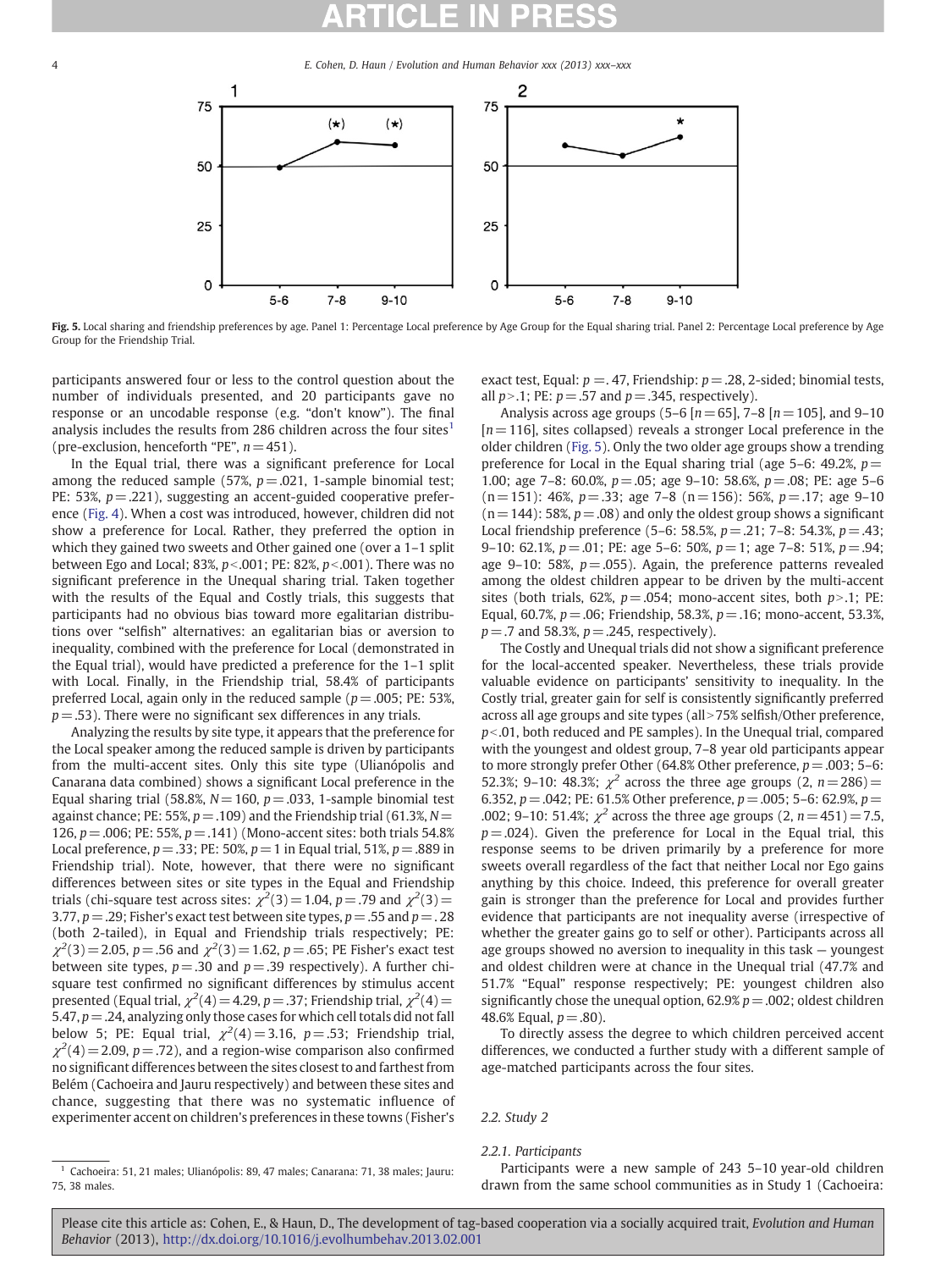63, 20 males; Ulianópolis: 57, 19 males; Canarana: 63, 29 males; Jauru: 60, 32 males).

### 2.2.2. Materials and design

Audio-visual stimuli from the three sharing trials in Study 1 were used. Children answered a series of three questions, one after each trial;

- 1. Which one speaks more similarly to you?
- 2. Which one speaks more differently from you?
- 3. Which one isn't from around here?

The order of the first two questions was counterbalanced across participants. The task and accompanying instructions were sufficiently simple to eliminate concerns about attention and understanding. Therefore, no additional attention/understanding measures were applied.

### 2.2.3. Results

Two participants from Canarana (one male and one female) and one female from Cachoeira were eliminated from analysis due to experimenter error (wrong accent recording used) and adverse listening conditions (thunderstorm), respectively; two male participants from Canarana and one male from Ulianópolis were eliminated due to difficulties in following task instructions (final N for analysis  $=$  238).

A mean correct score for the three responses was calculated and scores were compared across site types and age groups. To assess the effects of both region and site type, we conducted a  $2\times 2$  betweensubjects ANOVA with site type (mono-accent and multi-accent) and site region (North  $[N=118]$ : Cachoeira do Ararí and Ulianópolis; South  $[N = 120]$ : Canarana and Jauru) as factors. This revealed an effect of site type ( $F_{1, 234} = 11.55$ ,  $p < .001$ ,  $n_p^2 = .05$ ): the combined mean score of the multi-accent sites was higher than the combined mean score of the mono-accent sites  $(2.02)(SD = .838)$  and  $1.61(SD = .838)$ .978) respectively), suggesting that participants who are more frequently exposed to accent variations were better able to distinguish between the contrasting accents and to distinguish non-local speakers from local speakers. There was no effect of site region  $(F_{1, 234}=0.022, p=.881)$  and no site type by region interaction  $(F<sub>1, 234</sub> = 0.025, p = .873)$ . This suggests that differences in discrimination abilities are not attributable to any disparity in the degree of contrast between stimulus accents across sites. Such an interpretation would predict effects by geographic (and therefore accent) region.

Analysis of the developmental trajectory of these effects suggests that sensitivity to ambient accent variation emerges by age 7–8. There is no difference between mean scores of the youngest children in mono and multi accented sites (or of either group compared to chance; 1.58 ( $SD = .75$ ;  $N = 40$ ) and 1.5 ( $SD = .934$ ;  $N = 40$ ) respectively). The 7–8 yr old group showed significant differences across site types: while children from mono-accented sites remained at chance ( $M = 1.51$ ,  $SD = .81$ ,  $N = 41$ ), the multi-accented sample had a significantly higher mean score of 2.10 (independent t-test between groups:  $t(80) = -3.064$ ,  $N=41$ ,  $p=.003$ ,  $d=0.685$ ; one-sample t-test, compared to chance:  $t(40) = -4.174$ ,  $p < .001$ ,  $d = 1.32$ ). At age 9–10, the gap in scores increased further, with the mono-accented sample remaining statistically at chance (mono accented sample, 1.76  $(SD = .943, N = 41)$ ; multi-accented sample,  $2.51(SD = .818)$ ; independent t-test:  $t(74) = -3.712$ ,  $N = 35$ ,  $p < .001$ ,  $d = 0.86$ ). These results suggest that the significant Local-accent preference in sharing (Equal trial) and friendship choices in multi-accented sites owes, at least in part, to a more sensitively tuned ear for accent variation.

### 3. Discussion

In line with earlier findings among US samples, our results suggest that accent guides children's early developing social preferences. This is the case not only for friendship choices but also for decisions about sharing. These effects appear to be primarily driven by the data from the multi-accented sites — analysis by site type revealed a significant preference for the local accent in the multi-accented sites only (Equal and Friendship trials). This finding may be linked to differences in exposure to accent varieties. Even though children's own accent was contrasted with a non-local regional accent with which participants had no known familiarity, children from the multi-accented sites discriminated among speakers significantly more accurately than did children from the mono-accented sites. Analysis by region does not support an interpretation in terms of accent distance — using region as a proxy for accent disparity with the Madeiran contrast, we found no differences in preference patterns between the two northern and the two southern sites. Open questions remain concerning the mechanism whereby exposure leads to an own-accent preference. Basic competence in perceptual discrimination among accents is clearly important, but explaining the direction of the preference (for own-accent rather than other-accent) requires further research into the effects of familiarity and the specific socio-political meanings of accent distinctions within the local community (e.g. according to status, class, etc.), and the dissociations and interactions between familiarity and similarity in children's accentbased social preferences.

Comparison across age groups revealed that friendship and sharing preferences increased with age. A significant Local sharing preference emerged by age 7–8 (Equal trial) and a significant Local friendship preference by age 9–10. Irrespective of site-type, 5–6 year old Brazilian children did not show a significant local accent preference, contrasting with the results of [Kinzler et al. \(2007\).](#page-5-0) Overall, the local accent preference among the Brazilian participants appears weak in comparison with the US samples. Further research is required to ascertain the degree to which this may be due to cultural differences between the two populations (e.g. in education, language environment, etc.) or methodological differences in the study set-up (e.g. foreign-accent vs. regional accent contrasts). Alternatively, it may be that young Chicago children, though raised in mono-lingual environments, are exposed to a wider range of accents than are children from the relatively smaller and more provincial Brazilian mono-accent sites and this may encourage a native/local accent preference (as appears to the case in our multi-accent sites). Further research is required across a range of linguistic and demographic settings to explore how children's developing social preferences are tuned according to locally relevant dimensions of social variation (linguistic, class-based, racial, etc.; see [Kinzler & DeJesus, in press\)](#page-5-0).

The Costly sharing trials further showed that, in the face of costs to self, the Local preference did not persist; the significant preference for selfish gain effectively shifted the sharing preference from Local to Other. More surprisingly, in light of children's Local preference in the Equal trial as well as previous findings on early-emerging parochial inequity aversion among Swiss children [\(Bernhard et al., 2006](#page-5-0)), participants showed no preference for a 1(*Ego*)–1(*Local*) over a 1(Ego)–2(Other) allocation of resources (Unequal trial). To summarize, participants showed two clear sharing preferences: a local accent preference and a selfish-gain preference. When pitted against each other, however, selfish gains prevailed.

The basic sharing and friendship preferences revealed here, although not sufficiently strong to withstand costs to self, are broadly supportive of an early emerging accent-based selection bias guiding assortment among potential cooperative partners. Notably, however, this bias appears to be tuned according to locally relevant environmental parameters. Further research is required to systematically investigate the ontogeny and relative roles of similarity-based judgments across a range of observable and variable traits (e.g., skin color), and their relative influence across diverse environments (e.g., racially homogeneous and heterogeneous sites). More generally, there is considerable scope for a program of empirical research on